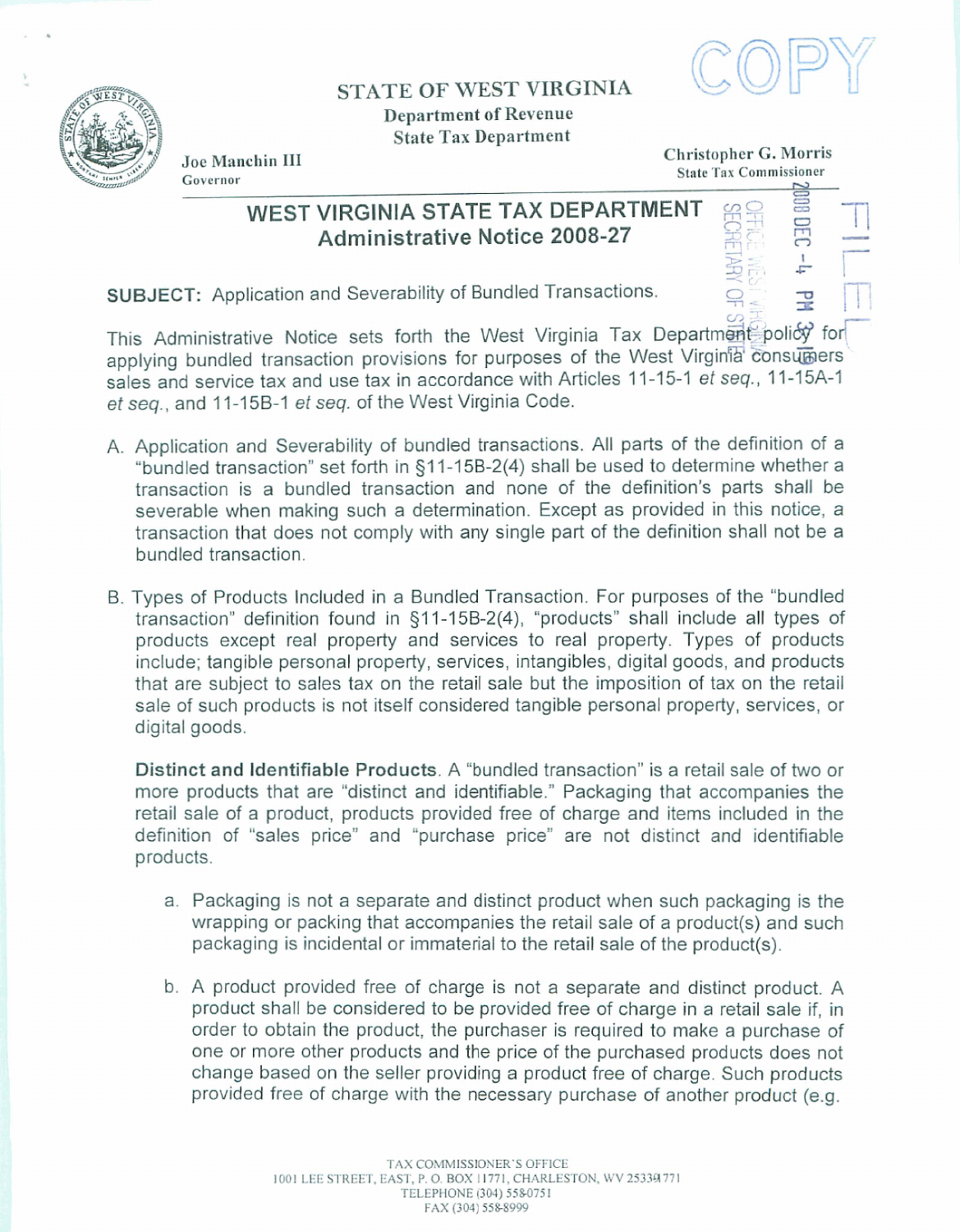a free car wash with the purchase of gas or free dinnerware with the purchase of groceries) shall be considered "promotional products".

c. A retail sale is not considered to be for "two or more distinct and identifiable products'' if the items are included in the definition of "sales price" and "purchase price."

**One Non-itemized Price.** The sales price or purchase price of a bundled transaction is for one non-itemized price. If a retail sale of two or more products is not made for "one non-itemized price," then the retail sale is not a "bundled transaction." A transaction shall not be considered to be a bundled transaction if, by negotiation or otherwise, the sales price varies with the purchaser's selection of the distinct and identifiable products being sold. A retail sale shall not be considered made for "one non-itemized price" if the purchaser has the option of declining to purchase any of the products being sold and, as a result of the purchaser's selection of products, the sales price varies or a different price is negotiated.

- a. A retail sale shall not be considered a bundled transaction if the price is separately identified by product on binding sales documents or other supporting sales-related documentation made available to the purchaser because the sale is not being made for "one non-itemized price." The salesrelated documents made available to a purchaser in paper or electronic form shall provide enough information for the purchaser to determine the price(s) of taxable and exempt products.
- b. A transaction shall not be considered a bundled transaction if a seller bills or invoices one price for the sale of distinct and separate products but the price invoiced is equal to the total of the individually priced or itemized products contained in supporting sales-related documentation, such as a catalog, price list, or service agreement.
- c. If the seller bills or invoices one price for a transaction that includes a bundle of products and also includes one or more additional products that are individually priced or itemized in a catalog or price list, the additional products individually priced or itemized shall not be considered to be a part of the bundled products sold for one non-itemized price.
- d. If a transaction does not qualify as a bundled transaction because of the provisions in this subsection (B.2.a-c), the transaction shall not be considered a bundled transaction as a result of the seller offering a subsequent discount of the total sales price without itemizing the amount of the discount for each product. In such a situation, if there is no sales-related documentation showing the allocation of the discount, the discount shall be considered to be allocated pro rata among the otherwise separately itemized products.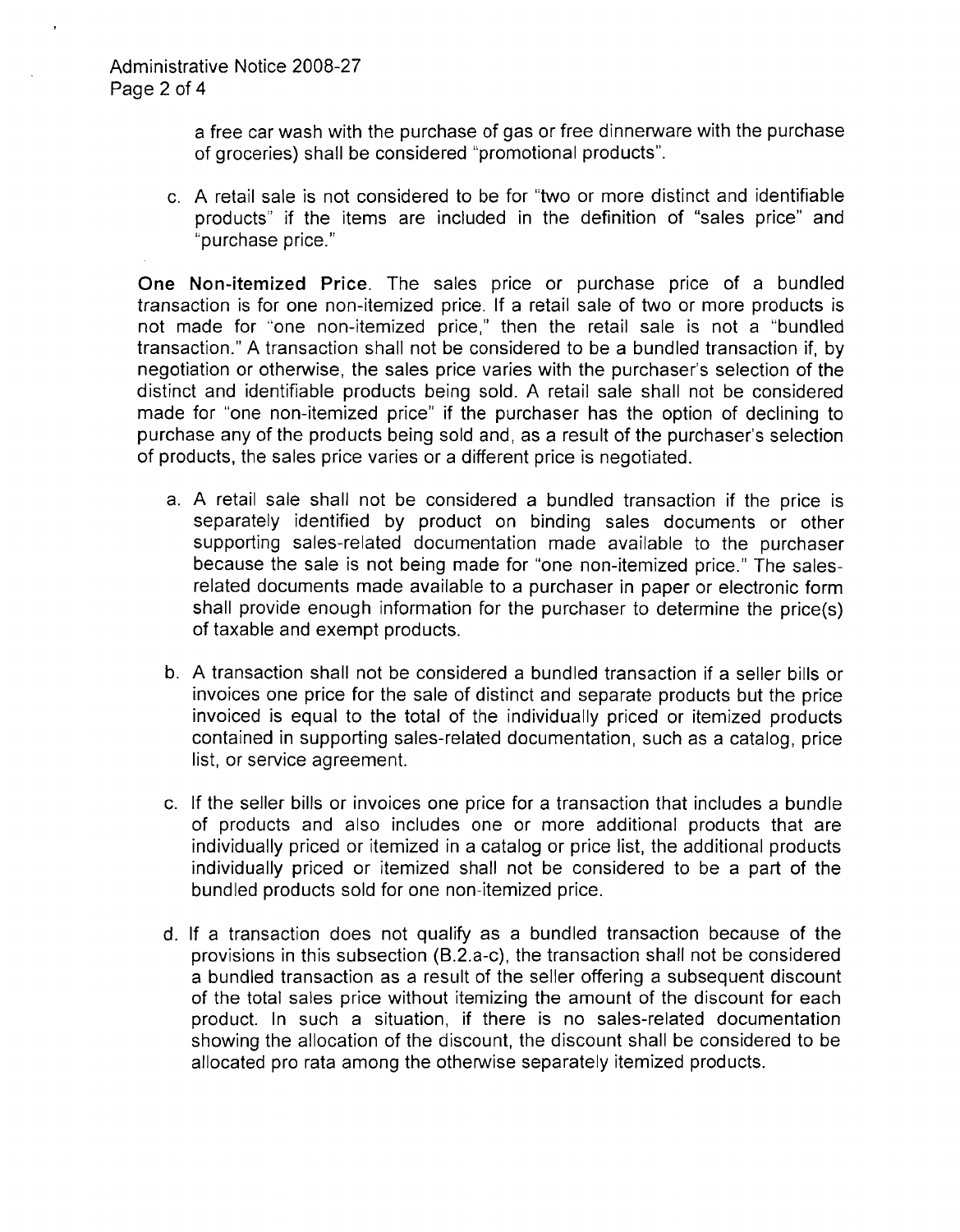**Records Required to be Maintained by the Seller.** In order to show whether a retail sale was for one or more distinct and identifiable products and whether the products were sold for one non-itemized price, a seller shall maintain copies of invoices, service agreements, contracts, catalogs, price lists, rate cards and other sales-related documents given to, or made available to, the purchaser.

**True Object -**  $\S$ **11-15B-2(4)(C)(i)(ii)** True object," as the term is used in the definition of a bundled transaction, shall mean the main product or item in the transaction. If as a result of applying \$1 1-15B-2(4)(C)(i)(ii), a transaction is not a bundled transaction, then the transaction shall be considered a retail sale of the service that is the object of the transaction.

a. Section 11-15B-2(4)(C)(i)(ii), is subjective in nature and shall be applied on a case-by-case basis to the particular facts involved in each situation. Examples, not intended to be all inclusive, of factors that might be considered are as follows:

The business in which the seller is engaged.

The purchaser's object in engaging in the transaction.

**De minimis Test** - \$11-15B-2(4)(C)(iii). A seller may use the sales price or the purchase price of each product in the transaction to measure or quantify whether the taxable products are de minimis. A seller shall not use the sales price for some products in the transaction and the purchase price for other products in the transaction to measure or quantify whether the taxable product(s) in the transaction are de minimis.

- a. If services have been sold under a service contract, the full contract price for the services shall be used to determine whether products in the transaction are de minimis regardless of the time period covered by the service contract. For the purpose of determining whether services in the transaction are de minimis, the price of the services shall not be prorated based on the term of the service contract.
- b. When the taxable products in a transaction are determined to be de minimis, the transaction is not a "bundled transaction.''

When the taxable part of a bundle is not de minimis, the transaction is subject to sales tax imposed by §11-15-3.

When the non-taxable part of a bundle is the de minimis portion, the transaction is subject to sales tax imposed by \$11-15-3.

**Primary Test** - §11-15B-2(4)(C)(v). A seller may use the sales price or the purchase price of each product in the transaction to measure or quantify whether the taxable